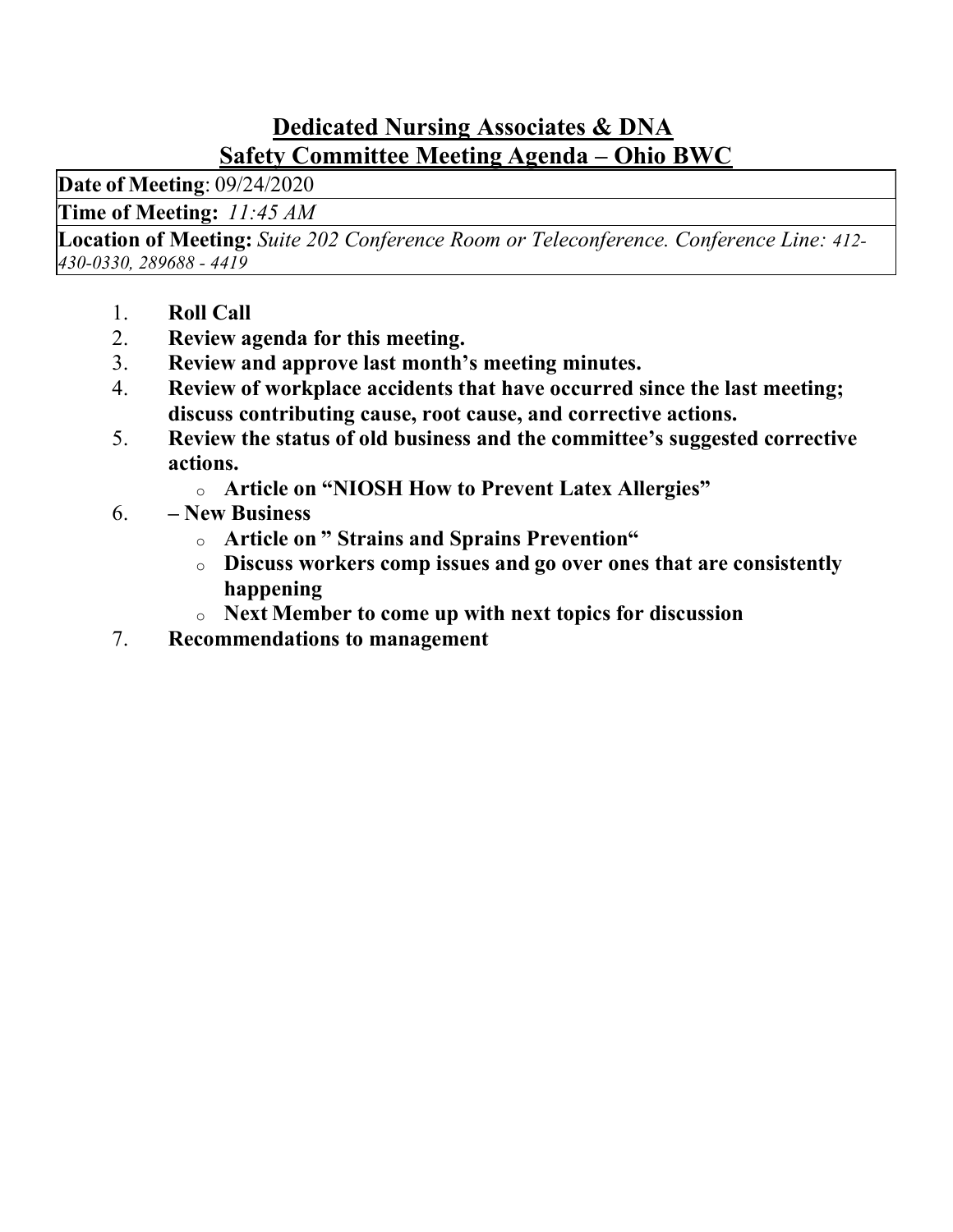## Dedicated Nursing Associates & DNA  Safety Committee Agenda

| Meeting          | Time meeting started: $11:45 AM$ |  |
|------------------|----------------------------------|--|
| Date: 09/24/2020 |                                  |  |

| Present            | Absent      |
|--------------------|-------------|
| Jenna Highfield    | Chris Young |
| Christina Zappa    |             |
| Roya Fashandi      |             |
| Melissa Spagnol    |             |
| Cassandra Angelone |             |
| Heidi Zedlar       |             |
| Nikki Raveling     |             |
| Danielle Reilly    |             |
|                    |             |
|                    |             |
|                    |             |
|                    |             |
|                    |             |
|                    |             |
|                    |             |

Agenda for today's meeting was reviewed by all members:  $\times$  Yes  $\_\,$ No

Previous meeting minutes from (08/2020) were read and approved: ${\times}$ Yes \_No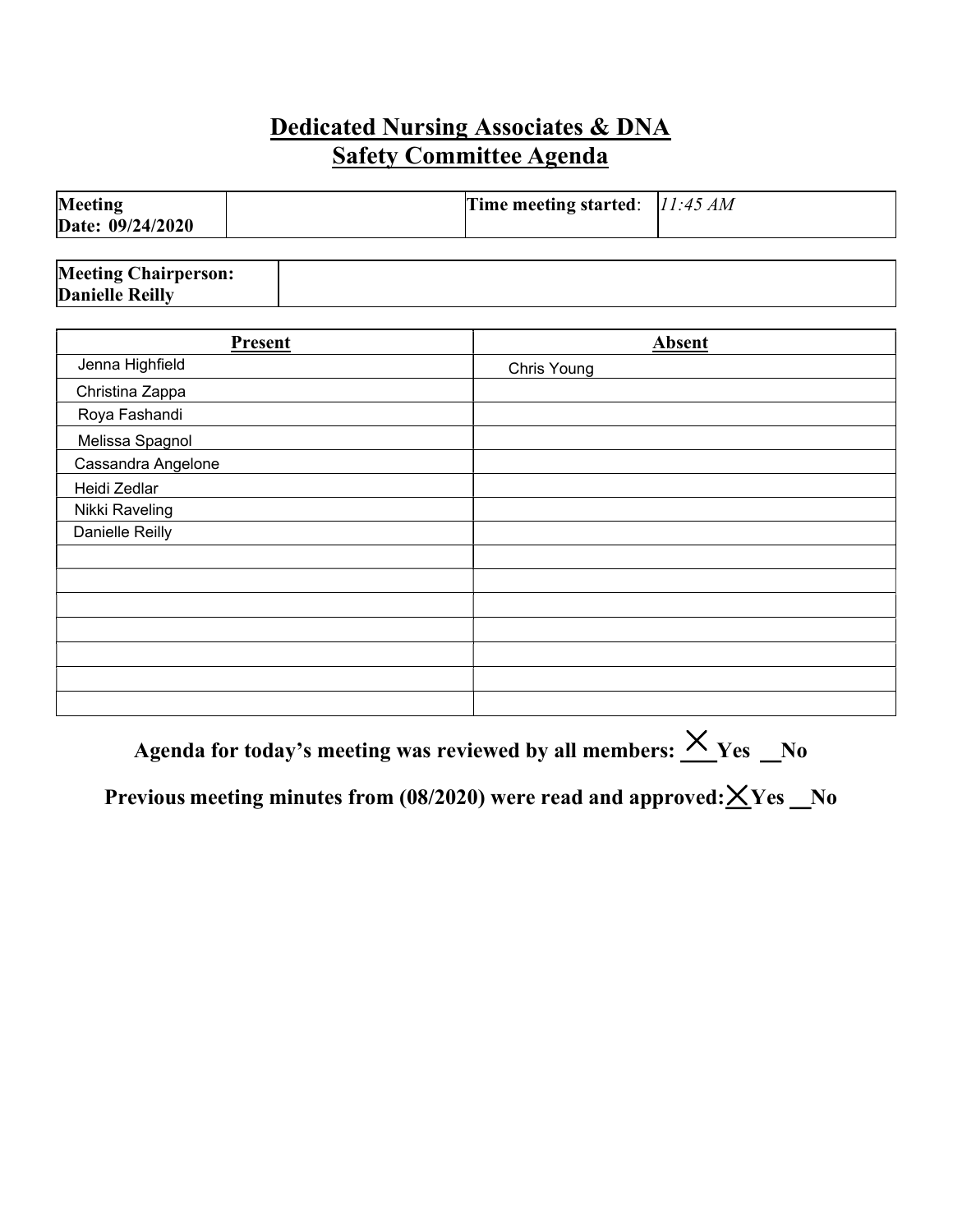#### Review of Accidents/Incidents Since the Last Meeting (employee, non-employee, vehicle accidents, near misses, property, & other)

| Date      | <b>Injury Causation</b><br>(Description)                                                                                                                          | Assignment/<br>Client/WC<br>Company            | <b>Injured Body</b><br>Part (Body Part,<br>Left/Right,<br>Lower/Upper) | <b>Follow Up</b><br>(Communication,<br><b>Contact Facility,</b><br>Treatment,<br>Education, etc.) | Recommended<br>Corrective<br>Action                                     | <b>Is Claim</b><br>Ongoing?<br><b>Current</b><br>Outcome |
|-----------|-------------------------------------------------------------------------------------------------------------------------------------------------------------------|------------------------------------------------|------------------------------------------------------------------------|---------------------------------------------------------------------------------------------------|-------------------------------------------------------------------------|----------------------------------------------------------|
| 9/6/2020  | IW was<br>attempting to<br>close a patient's<br>door behind her<br>when she<br>slammed the door<br>shut on her finger.                                            | Travel/Long<br>Term Care/<br>Ohio BWC          | Left Ring Finger                                                       | No Treatment.<br>Signed Refusal of<br>Treatment.                                                  | Send education<br>on awareness of<br>surroundings                       | Closed.                                                  |
| 9/23/2020 | When IW was<br>passing trays out,<br>there was liquid<br>on the floor, She<br>did not notice the<br>water. Slipped on<br>the water, fell on<br>R thigh and glute. | Travel/Long<br>Term<br>Care/Ohio<br><b>BWC</b> | Right Thigh and<br>Glute                                               | No Treatment.<br>Signed Refusal of<br>Treatment.                                                  | Refusal<br>received.<br>Send education<br>on slips, trips<br>and falls. | Closed<br>once we<br>receive<br>refusal of<br>treatment  |

# Status / Progress of Uncompleted Old Business

| <b>Old Business Item:</b>  | <b>Updates:</b>         |
|----------------------------|-------------------------|
| NIOSH How to Prevent Latex | Uploaded to DNA Website |
| Allergies                  |                         |
|                            |                         |
|                            |                         |